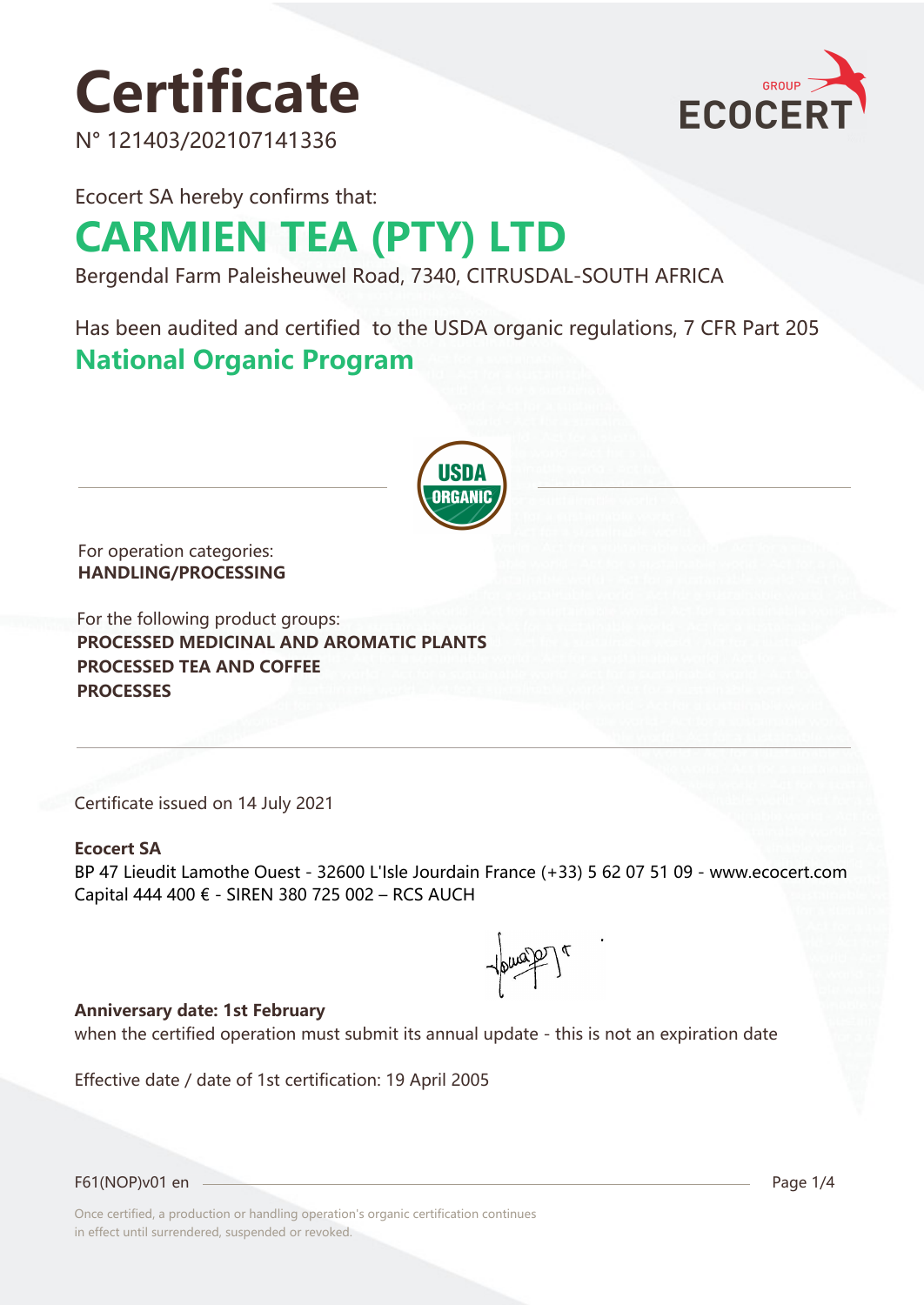

## **Annex to the certificate**

N° 121403/202107141336

### **CARMIEN TEA (PTY) LTD**

USDA organic regulations, 7 CFR Part 205 – National Organic Program

### Products certified:

| <b>PRODUCT</b>                   | <b>LABELLING</b><br><b>CATEGORY</b>                              | <b>ADDITIONAL</b><br><b>EQUIVALENCES</b><br>$(1)$ EU<br>(2)COR<br>equivalence equivalence |
|----------------------------------|------------------------------------------------------------------|-------------------------------------------------------------------------------------------|
| > Buchu Bulk                     | 100% Organic                                                     | $\mathsf{x}$                                                                              |
| > Green Honeybush Tea Bulk       | 100% Organic                                                     | X                                                                                         |
| > Green Rooibos Tea Bulk         | 100% Organic                                                     | X                                                                                         |
| > Green Rooibos Tea Packed       | 100% Organic                                                     | X                                                                                         |
| > Honeybush Tea Bulk             | 100% Organic                                                     | X                                                                                         |
| > Labelling                      | Process Compliant With                                           | X                                                                                         |
| > Packaging                      | The Organic Rules<br>Process Compliant With<br>The Organic Rules | X                                                                                         |
| > Rooibos Granules, Dust         | 100% Organic                                                     | X                                                                                         |
| > Rooibos Honeybush Blend Packed | 100% Organic                                                     | X                                                                                         |
| > Rooibos Tea Bulk               | 100% Organic                                                     | X                                                                                         |
| > Rooibos Tea Packed             | 100% Organic                                                     | $\pmb{\mathsf{X}}$                                                                        |

(1) EU Equivalent product(s) is/are certified in accordance with the terms of the U.S. – European Union Equivalency Arrangement

(2) COR Equivalent product(s) is/are certified in accordance with the terms of the U.S. – Canada Organic Equivalency Arrangement

F61(NOP)v01 en Page 2/4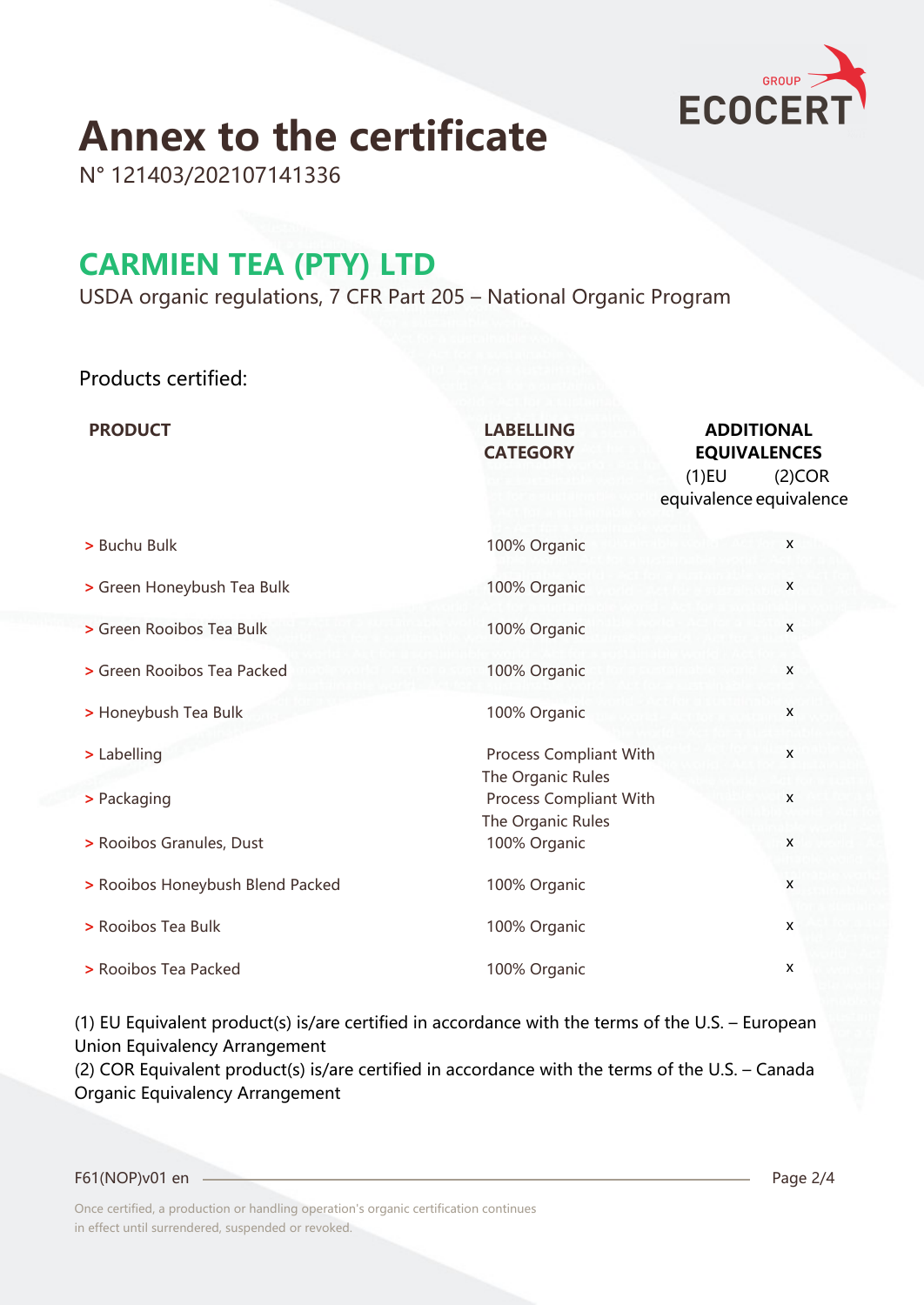

Certificate issued on 14 July 2021

#### **Ecocert SA**

BP 47 Lieudit Lamothe Ouest - 32600 L'Isle Jourdain France (+33) 5 62 07 51 09 - www.ecocert.com Capital 444 400 € - SIREN 380 725 002 – RCS AUCH

F61(NOP)v01 en 244